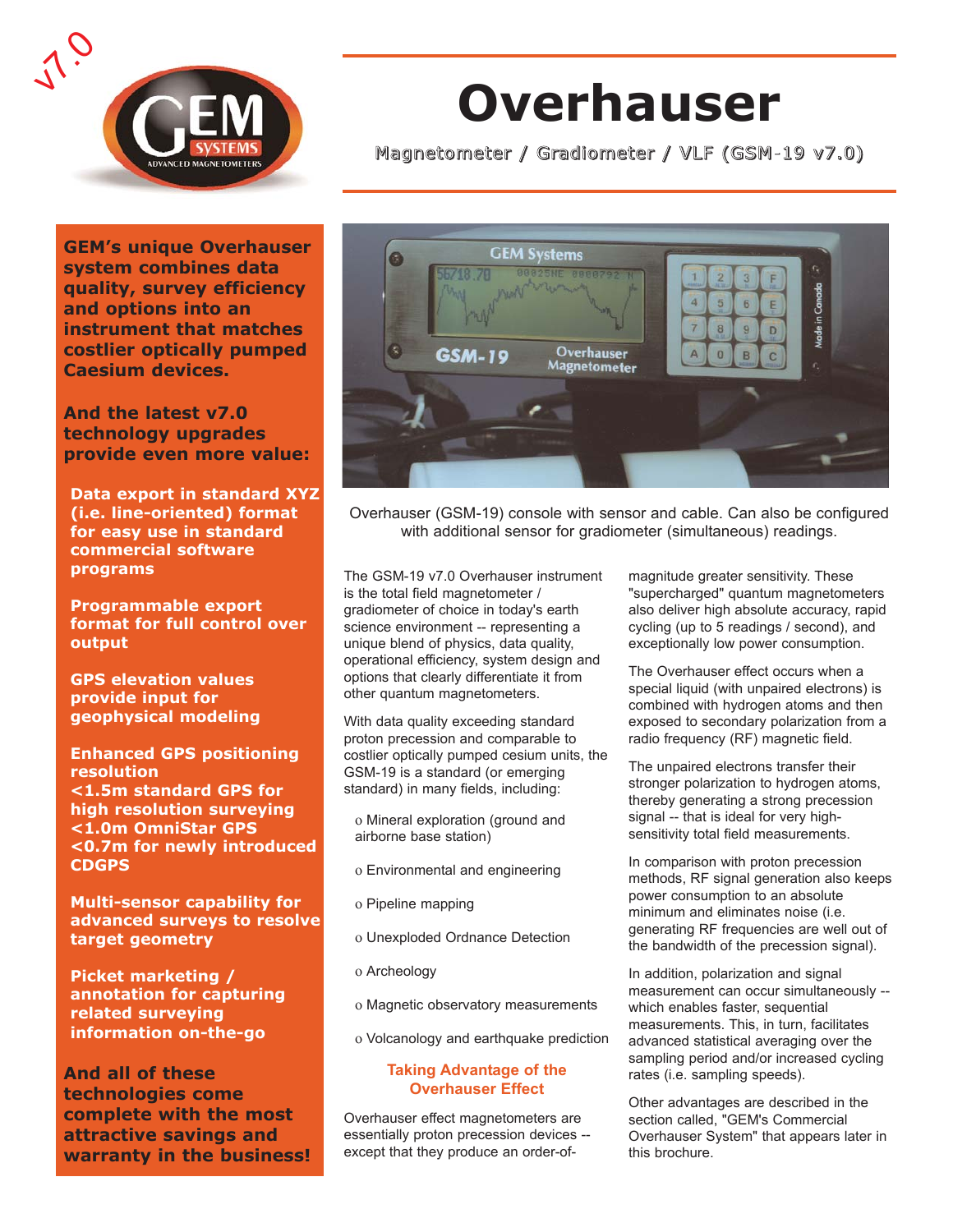## **Maximizing Your Data Quality with the GSM-19**

Data quality is a function of five key parameters that GEM has taken into consideration carefully in the design of the GSM-19. These include sensitivity, resolution, absolute accuracy, sampling rates and gradient tolerance.



*Data from Kalahari Desert kimberlites. Courtesy of MPH Consulting (project managers), IGS c. c. (geophysical contractor) and Aegis Instruments (Pty) Ltd., Botswana.*

**Sensitivity** is a measure of the signal-tonoise ratio of the measuring device and reflects both the underlying physics and electronic design. The physics of the Overhauser effect improves sensitivity by an order of magnitude over conventional proton precession devices. Electronic enhancements, such as high-precision precession frequency counters (see the v6.0 & v7.0 -- New Milestones section) enhance sensitivity by 25% or more.

The result is high quality data with sensitivities of 0.015 nT /  $\sqrt{Hz}$  @ 1 sample / second or better. This sensitivity is virtually the same as the sensitivity of costlier optically-pumped cesium systems.

*Resolution* is the minimum step of the counter used to measure precession frequency and its conversion into magnetic field. It is generally higher (an order of magnitude) than the sensitivity to avoid a contribution of the counter to overall system noise. The GSM-19 has unmatched resolution (0.01 nT).

This level of resolution translates into well-defined, characteristic anomalies; improved visual display; and enhanced numerical data for processing and modeling.

*Absolute accuracy* defines maximum deviation from the true value of the measured magnetic field. Since nobody really knows the true value of the field, absolute accuracy is determined by

considering factors involved in determining the field value and their accuracy, including the gyromagnetic constant, maximum offset of the time base frequency, etc .

With an absolute accuracy of +/- 0.1 nT, the GSM-19 is ideal for total field work and gradient measurements maintain the same high standard of quality. Both configurations are also specially designed to minimize overall system noise so that you can be sure that your results truly reflect the geologic signal that is of most interest to you.

*Sampling rates* are defined as the fastest speed at which the system can acquire data. This is a particularly important parameter because high sampling rates ensure accurate spatial resolution of anomalies and increase survey efficiency.

GEM's Overhauser system has three "measurement modes" or maximum sampling rates -- "Standard" (3 seconds / reading), "Walking" (0.5 seconds / reading) and "Fast" (0.2 seconds / reading). These rates make the GSM-19 a versatile system for all ground uses (including vehicle-borne applications).

*Gradient tolerance* is the ability to obtain reliable measurements in the presence of extreme field variations. GSM-19 tolerance is maintained through internal signal counting algorithms, sensor design and Overhauser physics. For example, the Overhauser effect produces high



#### *Total Field and Stationary Vertical Gradient showing the gradient largely unaffected by diurnal variation. Absolute accuracy is also shown to be very high (0.2 nT/meter).*

amplitude, long-duration signals that facilitate measurement in high gradients.

The system's tolerance (10,000 nT / meter) makes it ideal for many challenging environments -- such as highly magnetic rocks in mineral exploration applications, or near cultural objects in environmental, UXO or archeological applications.



*Much like an airborne acquisition system, the GSM-19 "Walking" magnetometer option delivers very highly-sampled, high sensitivity results that enable very accurate target location and / or earth science decision-making.*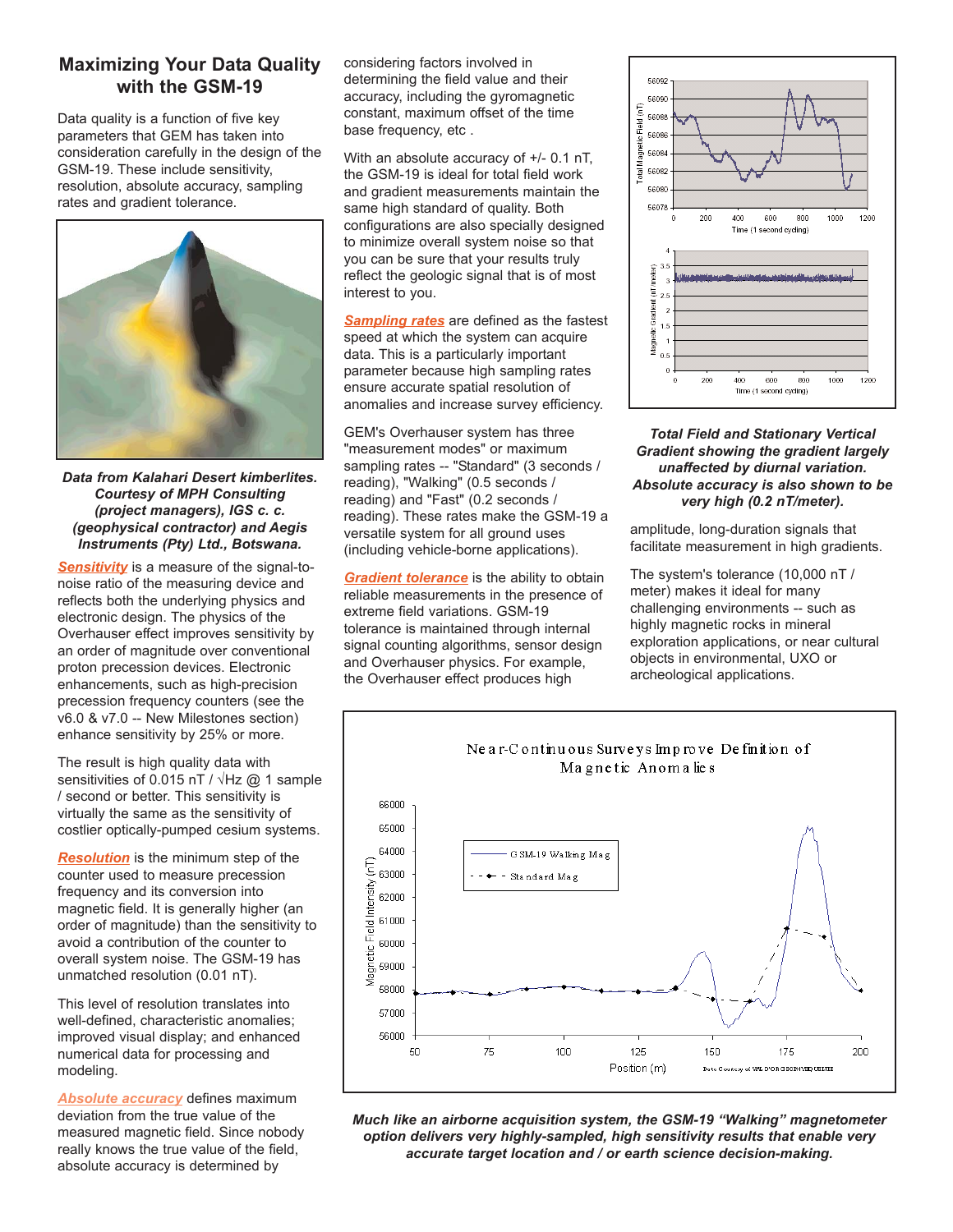## **Increasing Your Operational Efficiency**

Many organizations have standardized their magnetic geophysical acquisition on the GSM-19 based on high performance and operator preference. This reflects enhancements such as memory capacity; light weight; GPS and navigation; no warm-up time; no dead zones or heading errors; and dumping and processing.

**Memory capacity** controls the efficient daily acquisition of data, acquisition of positioning results from GPS, and the ability to acquire high volumes of data to meet daily survey objectives.

V7.0 upgrades have established the GSM-19 as the commercial standard for memory with over 738,769 readings (based on a basic configuration of 16 Mbytes of memory and a survey with time, coordinate, and field values).

Optional increments up to 32 Mbytes increase memory to over 2 million readings -- making the GSM-19 an ideal system for acquisition of data with integrated GPS readings (when required).

**Portability characteristics** (ruggedness, light weight and power consumption) are essential for operator productivity in both normal and extreme field conditions.

GEM's Overhauser magnetometer is established globally as a robust scientific instrument capable of withstanding temperature, humidity and terrain extremes. It also has the reputation as the lightest and lowest power system available -- reflecting Overhauser effect



and RF polarization advantages.

In comparison with proton precession and optically pumped cesium systems, the GSM-19 system is the choice of operators as an easy-to-use and robust system.

**GPS and navigation options** are increasingly critical considerations for earth science professionals.

GPS technologies are revolutionizing data acquisition -- enhancing productivity, increasing spatial resolution, and providing a new level of data quality for informed decision-making.

As an innovative technology developer, GEM has made GPS a cornerstone of its magnetic R&D program. Real time GPS and DGPS options are now available in different survey resolutions. For more details, see the GPS and DGPS section.

GEM has also developed a GPS Navigation feature with real-time coordinate transformation to UTM, local X-Y coordinate rotations, automatic endof-line flag, guidance to the next line, and survey "lane" guidance with cross-track display and audio indicator.

Other enhancements include way point pre-programming of up to 1000 points. Professionals can now define a complete survey on their PC and download points to the magnetometer via RS-232 connection -- before leaving for the field.

The operator then simply performs the survey using the way points as their survey guide. This capability decreases survey errors, improves efficiency, and ensures more rapid survey completion.

**Dumping and processing** effectiveness is also a critical consideration today. Historically, up to 60% of an operator's "free" time can be spent on low-return tasks, such as data dumping.

Data dumping times are now significantly reduced through GEM's implementation of high-speed, digital data links (up to 115 kBaud).

This functionality is facilitated through a new RISC processor as well as GEM's proprietary GEMLinkW acquisition / display software. This software serves as a bi-directional RS-232 terminal. It also has integrated processing functionality to streamline key processing steps, including diurnal data reduction. GEMLinkW is provided free to all GSM-19 customers and regular updates are available.



## **Navigation and Lane Guidance**

The figure above shows the Automatic Grid (UTM, Local Grid, and Rotated Grid). With the Rotated Grid, you can apply an arbitrary origin of your own definition. Then, the coordinates are always in reference to axes parallel to the grid. In short, your grid determines the map, and not the NS direction.

The Local Grid is a scaled down, local version of the UTM system, and is based on your own defined origin. It allows you to use smaller numbers or ones that are most relevant to your survey.

The figure below shows how programmable waypoints can be used to plan surveys on a point-by-point basis.

Initially, you define waypoints and enter them via PC in the office or via PC in the field or office. When you perform your survey, the unit guides you to each point.

While walking between waypoints, lane guidance keeps you within a lane of predefined width using arrows (< - or - >) to indicate left or right. The display also shows the distance (in meters) to the next waypoint.

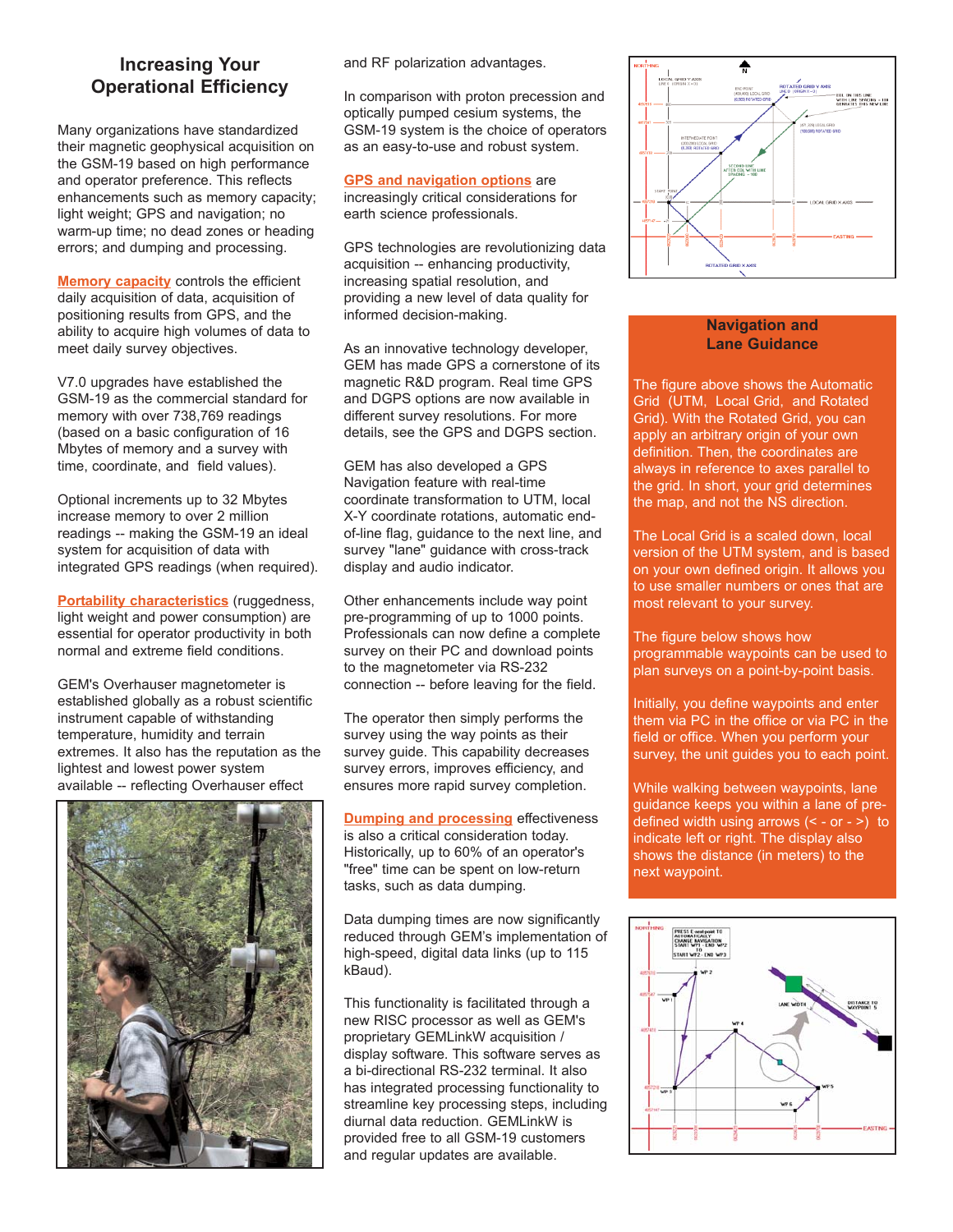# **Adding Value through Options**

When evaluating the GSM-19 as a solution for your geophysical application, we recommend considering the complete range of options offered by GEM. These options can be added at time of original purchase or later to expand capabilities as your needs change or grow.

GEM's approach with options is to provide you with an expandable set of building blocks:

- ο Gradiometer
- ο Walking Magnetometer / Gradiometer
- ο Fast Magnetometer / Gradiometer
- ο VLF (3 channel)
- ο GPS (built-in or external)

#### **GSM-19G Gradiometer Option**

The GSM-19 gradiometer is a versatile. entry level system that can be upgraded to a full-featured "Walking" unit (model GSM-19WG) in future.

The GSM-19G configuration comprises two sensors and a "Standard" console that reads data to a maximum of 1 reading every three seconds.



An important GEM design feature is that its gradiometer sensors *measure the two magnetic fields concurrently* to avoid any temporal variations that could distort gradiometer readings. Other features, such as single-button data recording, are included for operator ease-of-use.

#### **GSM-19W / WG "Walking" Magnetometer / Gradiometer Option**

GEM Systems pioneered the innovative "Walking" option that enables the acquisition of nearly continuous data on survey lines. Since its introduction, the GSM-19W and GSM-19WG systems have become one of the most popular magnetic instruments in the world.

Similar to an airborne survey in principle, the system records data at discrete time intervals (up to 5 readings per second) as the instrument is carried along the line.

At each survey picket (fiducial), the operator touches a designated key. The system automatically assigns a picket coordinate to the reading and linearly interpolates the coordinates of all intervening readings (following survey completion during post-processing).

A main benefit is that the high sample density improves definition of geologic structures and other targets (UXO, archeological relics, drums, etc.).

It also increases survey efficiency because the operator can record data almost continuously. Another productivity feature is the instantaneous recording of data at pickets. This is a basic difference between the "Walking" version and the GSM-19 / GSM-19G (the "Standard" mode version which requires 3 seconds to obtain a reading each time the measurement key is pressed).

#### **GSM-19W / GW Magnetometer**

The GSM-19 reads up to 5 readings per second. (Sensors and console are the same as other models.) This system is ideal for vehicle-borne surveys, such as UXO, archeological or some mineral exploration applications, where very high productivity is required.

#### **GSM-19 "Hands-Free" Backpack Option**

The "Walking" Magnetometer and Gradiometer can be configured with an optional backpack-supported sensor. The backpack is uniquely constructed - permitting measurement of total field or gradient with both hands free.

This option provides greater versatility and flexibility, which is particularly valuable for high-productivity surveys or in rough terrain.

#### **GSM-19V / GV "VLF" Option**

With GEM's omnidirectional VLF option, up to 3 stations of VLF data can be acquired without orienting. Moreover, the operator is able to record both magnetic and VLF data with a single stroke on the keypad.

#### **3rd Party Software - A One-Stop Solution for Your Potential Field Needs**

Now it's even easier to take data from the field and quality control stage through to final map preparation and modeling.



#### **GEM-VIS provides links to fast 3D modeling via Encom's professional QuickPro software.**

GEM provides the most comprehensive solution available for working with magnetometer data:

- ο Free **GEMLinkW** *Transfer and Internet Upgrade* software
- ο Optional, low-cost **GEM-***VIS Quality Control, Visualization and Analysis*
- ο Optional *Data Processing*
- ο Optional **QuickMag Pro** *Automated Modeling and Inversion*

#### **Internal / External GPS Options**

To learn more about GEM's leading GPS options, see the GPS and DGPS section.



**VGSM-19 with internal GPS board. Small antenna attaches above sensor.**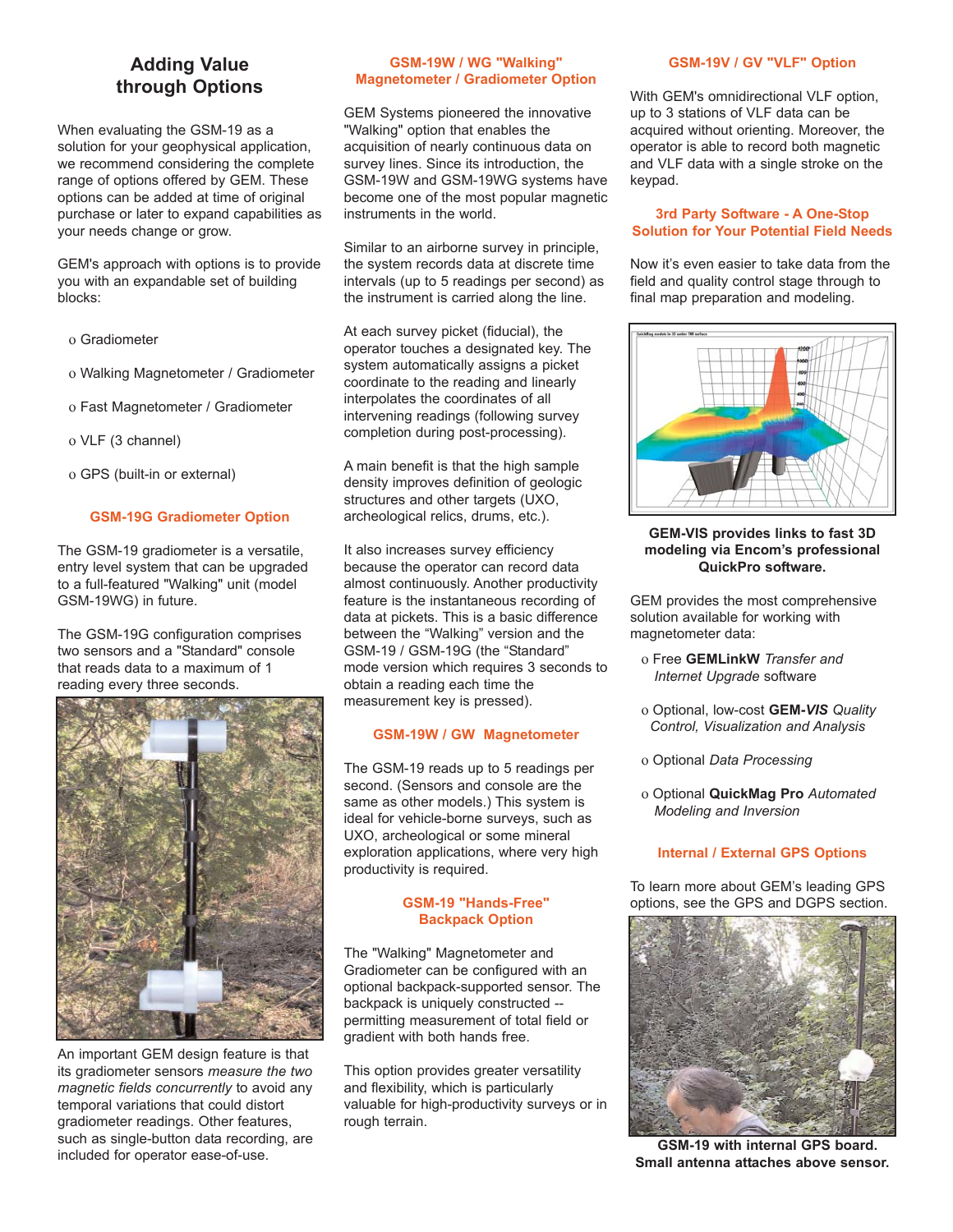# **V7.0 and V6.0 -- Technology Developments**

One of the main differences between GEM and other manufacturers is GEM's 20+ year, consistent focus on developing leading-edge magnetic technologies.

This commitment has led to many innovations in sensor technology; signal counting; firmware and software; and hardware and console design, culminating in the release of v7.0.

v7.0 and the **previous** release (v6.0) of the GSM-19 system provides many examples of the ways in which GEM continues to advance magnetics technologies for its customers.

## *Enhanced data quality:*

ο 25% improvement in sensitivity (new frequency counting algorithm)

ο new intelligent spike-free algorithms (in contrast to other manufacturers, GEM does not apply smoothing or filtering to achieve high data quality)

#### *Improved operational efficiency:*

ο Enhanced positioning (GPS engine with optional integrated / external GPS and real-time navigation)

ο 16 times increase in memory to 32 Mbytes (optional). 16 Mbytes standard

ο 1000 times improvement in processing and display speed (RISC microprocessor with 32-bit data bus)

2 times faster digital data link (115 kBaud through RS-232)

#### *Innovative technologies:*

ο Battery conservation and survey flexibility (base station scheduling option with 3 modes - daily, flexible and immediate start)

ο Survey pre-planning (up to 1000 programmable waypoints that can be entered directly or downloaded from PC for greater efficiency)

ο Efficient GPS synchronization of field and base units to Universal Time (UTC)

ο Cost saving with firmware upgrades

## **GEM's Proven Overhauser System**

In a *standard Proton magnetometer*, current is passed through a coil wound around a sensor containing a hydrogenrich fluid. The auxiliary field created by the coil (>100 Gauss) polarizes the protons in the liquid to a higher thermal equilibrium.

When the current, and hence the field, is terminated, polarized protons precess in the Earth's field and decay exponentially until they return to steady state. This process generates precession signals that can be measured as described below.

*Overhauser magnetometers* use a more efficient method that combines electronproton coupling and an electron-rich liquid (containing unbound electrons in a solvent containing a free radical). An RF magnetic field -- that corresponds to a specific energy level transition -- stimulates the unbound electrons.

Instead of releasing this energy as emitted radiation, the unbound electrons transfer it to the protons in the solvent. The resulting polarization is much larger, leading to stronger precession signals.

Both Overhauser and proton precession, measure the scalar value of the magnetic field based on the proportionality of precession frequency and magnetic flux density (which is linear and known to a high degree of accuracy). Measurement quality is also calculated using signal amplitude and its decay characteristics. Values are averaged over the sampling period and recorded.



As the world's first and most experienced manufacturer of commercial Overhauser systems, GEM's technical focus on the GSM-19 has resulted in a superior magnetic measuring device with high sensitivity, high cycling speed, low noise, and very low power consumption over a wide temperature range.

With minor software modifications (i.e. addition of a small auxiliary magnetic flux density while polarizing), it can also be easily configured for high sensitivity readings in low magnetic fields (i.e. for equatorial work).

## **GPS -- Positioning You for Effective Decision Making**

The use of Global Positioning Satellite (GPS) technology is increasing in earth science disciplines due to the ability to make better decisions in locating anomalies, and in improving survey cost effectiveness and time management.



Examples of applications include:

- ο Surveying in remote locations with no grid system (for example, in the high Arctic for diamond exploration)
- ο High resolution exploration mapping
- ο High productivity ferrous ordnance (UXO) detection

ο Ground portable magnetic and gradient surveying for environmental and engineering applications

ο Base station monitoring for observing diurnal magnetic activity and disturbances with integrated GPS time

GEM addresses requests for GPS and high-resolution Differential GPS (DGPS) through internal and external options. Customer units can also be integrated.

GPS surveys return a variety of real data to the user, including Time, Latitude and Longitude, UTM, Elevation and # of Satellites. This data is available to be applied in various ways by the user. The table below shows GPS modes, ranges and services.

| <b>GPS Options:</b>                                          |                                          |                               |  |  |  |
|--------------------------------------------------------------|------------------------------------------|-------------------------------|--|--|--|
| <b>Description</b>                                           | Range                                    | <b>Services</b>               |  |  |  |
| GPS Option A                                                 |                                          | Time<br>Reception<br>only     |  |  |  |
| GPS Option B                                                 | $<$ 1.5m                                 | DGPS*                         |  |  |  |
| GPS Option C                                                 | $<$ 1,0m $\,$                            | Aa 114 DGPS*,<br>Omnistar     |  |  |  |
| GPS Option D                                                 | $<$ 0.7 $m$<br>$<$ 1.2m $\,$<br>$<$ 1.0m | CDGPS,<br>DGPS*,<br>OmniStar. |  |  |  |
| Output                                                       |                                          |                               |  |  |  |
| Time, Lat / Long, UTM, Elevation and<br>number of Satellites |                                          |                               |  |  |  |
| DGPS with SBAS (WAAS / EGNOS / MSAS)                         |                                          |                               |  |  |  |